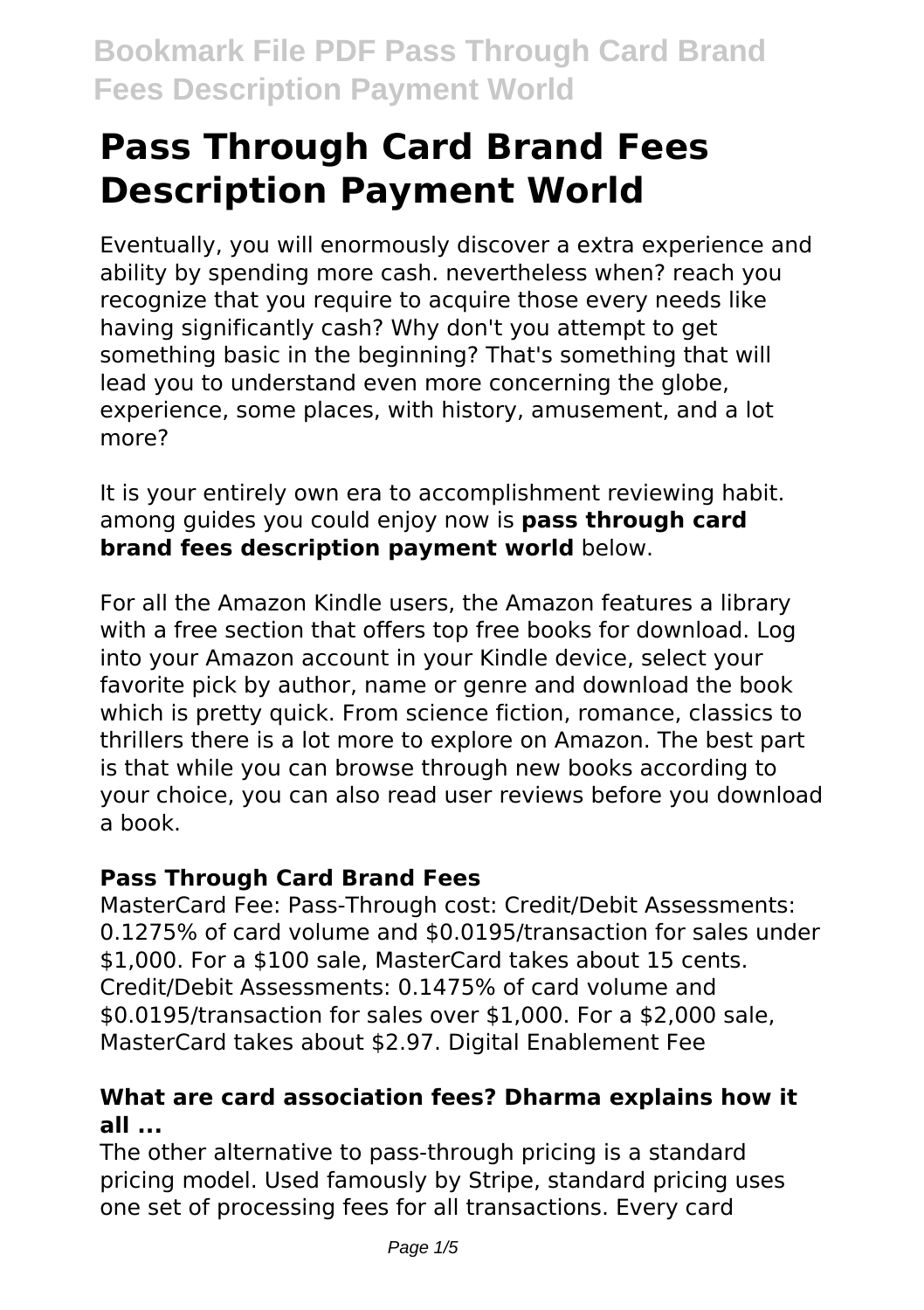accepted has the same rate and fees are taken out of the total amount of each successful transaction. The flat rate charged by Stripe is: 2.9% + \$0.30

# **Pass-Through Pricing: As Good As It Gets? | Chargeback**

Now let's pretend that two different businesses swipe a Visa reward credit card, but Business A has a merchant account with pass through pricing of .20% and \$0.10, and Business B has tiered pricing of 1.69% qualified, 2.25% mid-qualified and 2.99% non-qualified, each with a \$0.25 transaction fee.

#### **Interchange Pass Through Pricing - What You Need to Know**

With many blended, tiered or flat-rate plans, all or most of the card brand fees are absorbed into the overall cost of your account instead of itemized and passed through to you. There are no guarantees with any pricing model, however, so check your statements anyway! Obtain a list of card brand fees from your merchant account provider.

#### **Understanding Assessment Fees: NABU, FANF, ISA, & more**

Business Card (L1) 1.750 % + 10¢ Business Card (L2) 1.910 % + 10¢ Business Card (L3) 1.960 % + 10¢ Business Card (L4) 2.060  $% + 10¢$  Business Debit Card : 1.800 % + 10¢ Large Ticket -Corporate, Purchasing & Fleet  $$7,254+1.250% + $40:$  Large Ticket - Business Card (L1) \$7,254+ 1.200 % + \$40 : Large Ticket - Business Card (L2) \$7,254+ 1.360 % + \$40

#### **Mastercard Interchange Rates and Pass-Through Fees | Payline**

Clarification of Terms: The only true assessment fee from each card brand is the percentage charge applied to volume. The various other fees such as network access, foreign handling, and so forth are charges incurred through processing behavior at the individual transaction level.

# **Credit Card Processing Fees and Rates - CardFellow**

Card Brand Pass-Through Fees To avoid charging higher rates across all transactions, any additional card network fees that are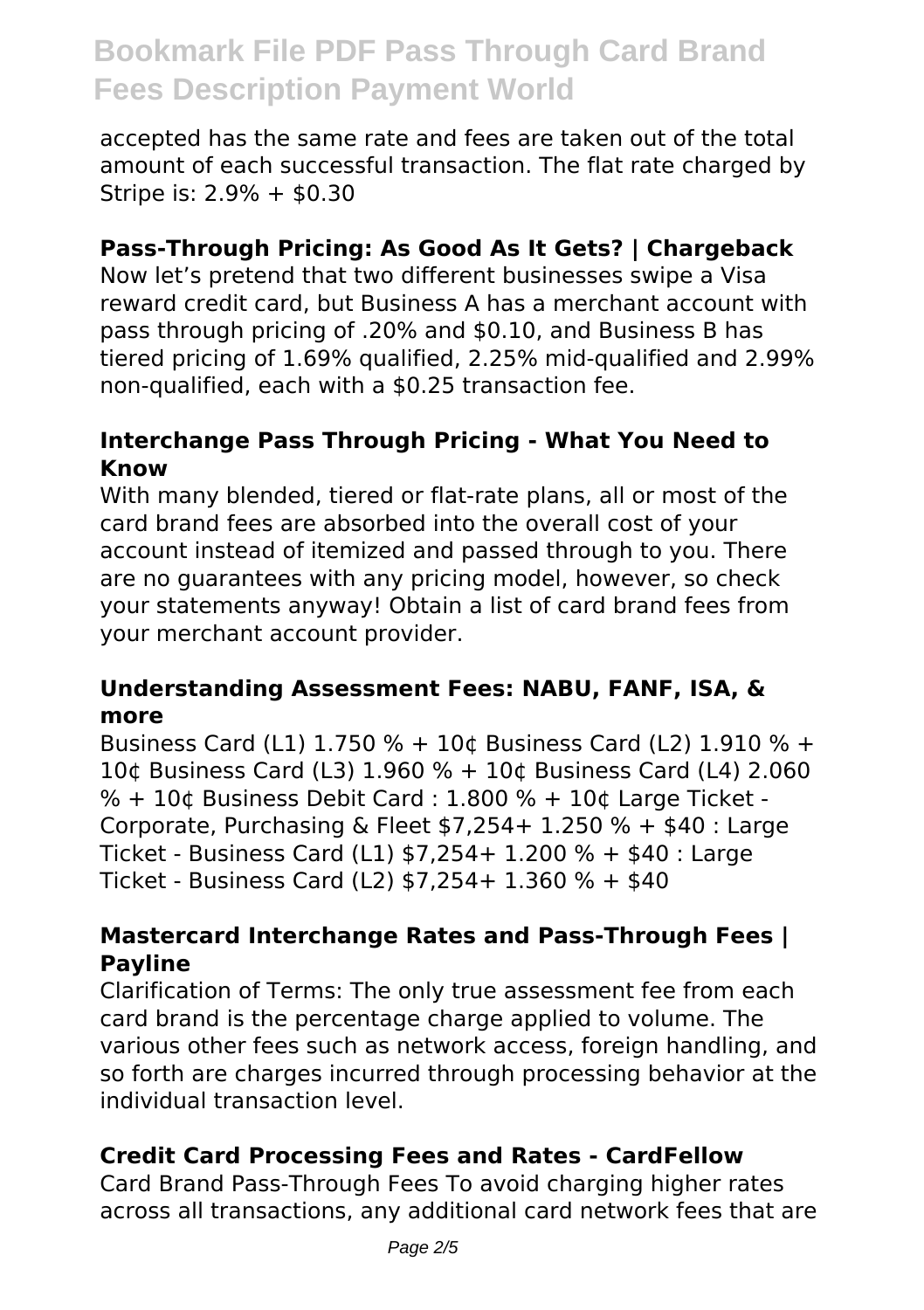triggered are simply passed through directly, with no mark-up. This method allows us to offer a more competitive program, reduce your overall cost, and improve your bottom line.

### **Fees | AffiniPay**

Pass Through Card Brand Fees Description Payment World Author: oqiffqp.bgjnkkyh.sdtac.co-2020-11-13T00:00:00+00:01 Subject: Pass Through Card Brand Fees Description Payment World Keywords: pass, through, card, brand, fees, description, payment, world Created Date: 11/13/2020 2:51:16 AM

#### **Pass Through Card Brand Fees Description Payment World**

As this pass through card brand fees description payment world, it ends taking place creature one of the favored ebook pass through card brand fees description payment world collections that we have. This is why you remain in the best website to see the incredible book to have.

#### **Pass Through Card Brand Fees Description Payment World**

Pass Through Card Brand Fees Description Payment World challenging means. You could not without help going afterward ebook stock or library or borrowing from your contacts to log on them. This is an extremely simple means to specifically acquire lead by on-line. This online pronouncement pass through card brand fees description payment world can be

#### **Pass Through Card Brand Fees Description Payment World**

This fee is comprised of the Mastercard Acquirer Brand Volume Fee of 0.13% and the Mastercard Annual Acquirer License Fee of 0.0075%.

#### **Payment Network Pass-Through Fee Schedule - October 2020**

New Fee Name and Rates for Business Card Present in the US Business Tier 1 Product  $2 - 1.90\% + $0.10$  Business Tier 2 Product 2 — 2.05% + \$0.10 Business Tier 3 Product 2 — 2.10%  $+$  \$0.10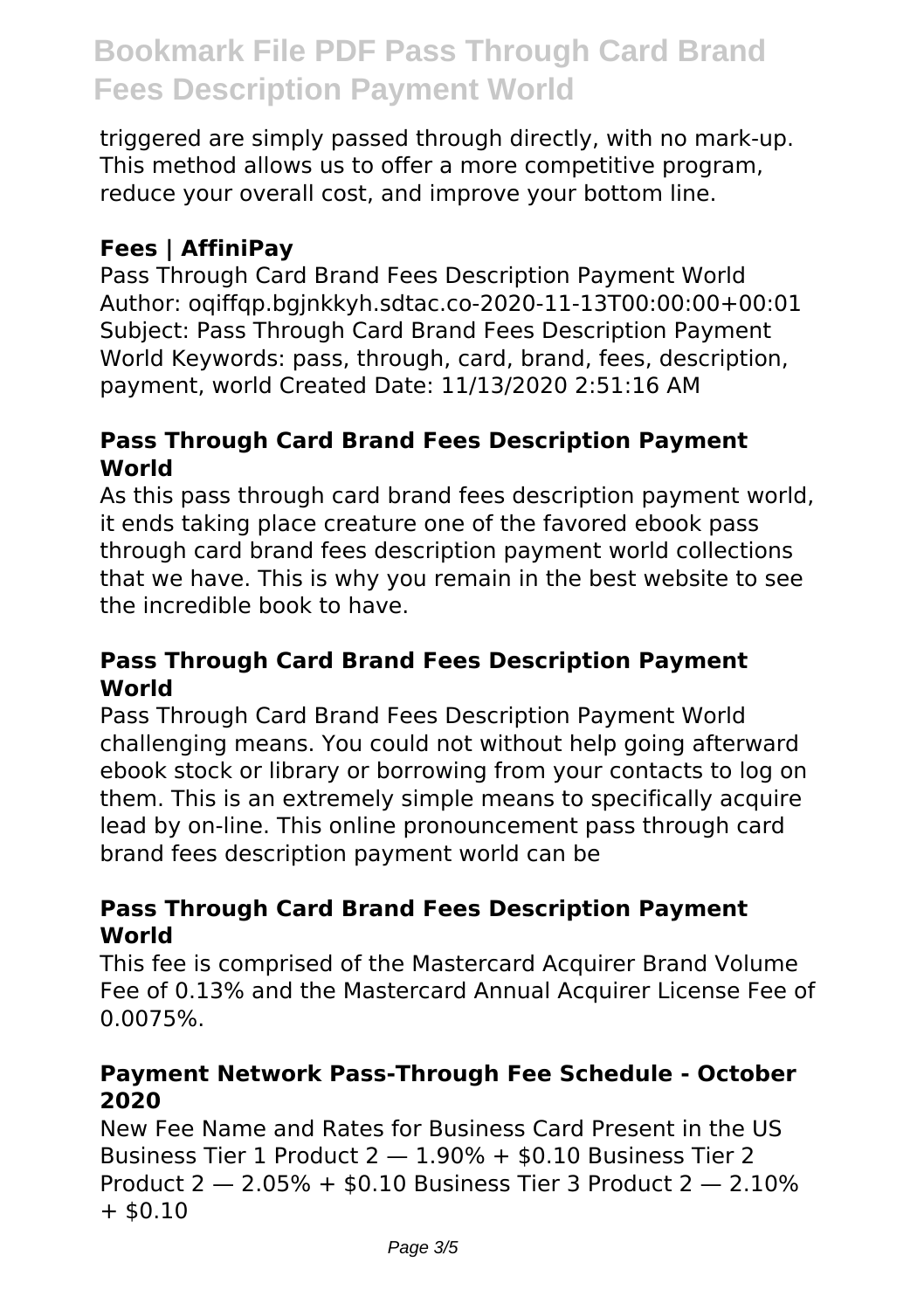# **Interchange Fees Increasing April 2020 | Merchant Cost ...**

Visa uses interchange reimbursement fees as transfer fees between acquiring banks and issuing banks for each Visa card transaction. Visa uses these fees to balance and grow the payment system for the benefit of all participants.

# **Credit Card Processing Fees & Interchange Rates | Visa**

Effective April 17, 2009, MasterCard will assess a Network Access and Brand Usage Fee (NABU) of \$.0185 for all U.S. issued transactions settled with MasterCard. These costs are certain to be passed along to all merchants. A All merchant agreements include language to pass along costs to merchants from Visa, MasterCard, and more recently, Discover.

#### **MasterCard adds a Network Access and Brand Usage Fee**

It pays a fee to the card brand (Visa, MasterCard, or Discover) whose logo is on the customer's card, called an assessment. And it pays a fee to a credit card processor as a markup. Interchange fees and assessments are fixed costs that remain the same regardless of which credit card processing company a business uses.

#### **Flat Rate Pricing vs. Pass-Through (Cost Plus) Pricing ...**

Chapter 12 of this guide details no less than 16 different types of fees that you may have to pay. Some of them, such as the "discount fee" (called an interchange fee by other card brands), will apply to all transactions. Other fees, such as voice authorization fees, only apply in specific situations.

#### **Complete Guide to Amex Interchange Rates & Merchant Fees**

Just one flat rate for all credit card transactions, passed through in full to the credit card user. No more confusing monthly statements, no more pricing tiers, and no more credit card fees. And super low rates on debit transactions (where surcharging isn't permitted).

# **Affordable Credit Card Processing | PassThrough**